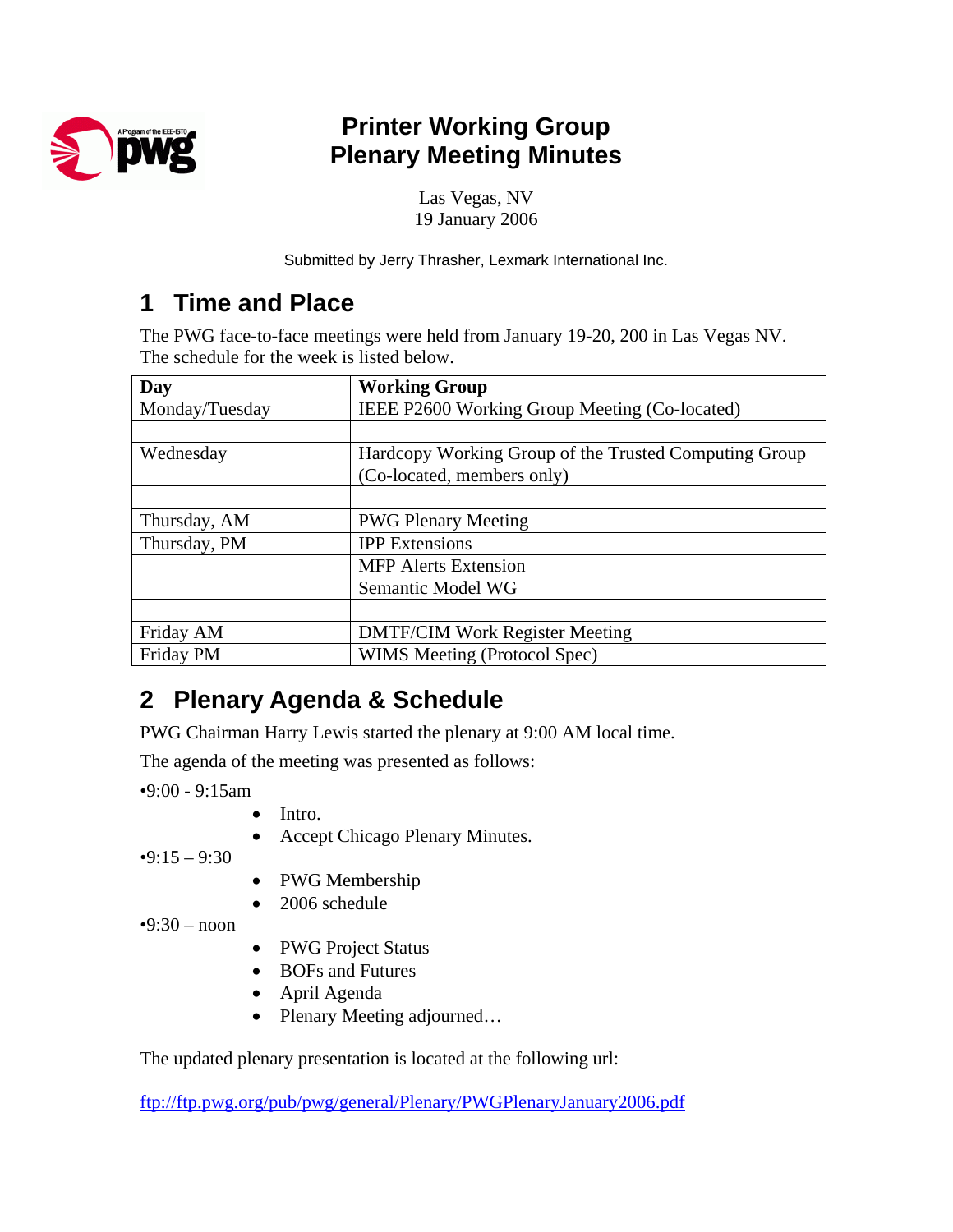| <b>Attendee</b>       | <b>Company</b>               | <b>Email Address</b>          |
|-----------------------|------------------------------|-------------------------------|
| <b>In Person</b>      |                              |                               |
| <b>Harry Lewis</b>    | <b>IBM Printing Systems</b>  | harryl@us.ibm.com             |
| <b>Lee Farrell</b>    | Canon Inc.                   | lee.farrell@cda.canon.com     |
| <b>Jerry Thrasher</b> | Lexmark International Inc.   | thrasher@lexmark.com          |
| <b>Pete Zheler</b>    | Xerox                        | peter.zehler@xeroxlabs.com    |
| <b>Bill Wagner</b>    | TIC                          | wamwagner@comcast.net         |
| <b>Ole Skov</b>       | MPI-Tech                     | osk@mpitech.com               |
| <b>Ron Bergman</b>    | <b>Ricoh</b>                 | ron.bergman@rpsa.ricoh.com    |
| <b>Stuart Rowley</b>  | Kyocera                      | stuart.Rowley@ktd-kyocera.com |
| <b>Craig Whittle</b>  | <b>Sharp Labs of America</b> | cwhittle@sharplabs.com        |
|                       |                              |                               |
| <b>Via Phone</b>      |                              |                               |
| <b>Ira MacDonald</b>  | <b>High North Inc.</b>       | imcdonald@sharplabs.com       |
|                       |                              |                               |

## **3 Meeting Attendees**

## **4 PWG Membership**

Harry Lewis presented the current membership roster. These are listed in the plenary slides. A number of companies have still not paid 2006 PWG membership dues.

**ACTION ITEM:** Companies that haven't paid 2006 dues should do so ASAP.

## **5 2006 Meeting Schedule Proposal**

Harry presented the current PWG meeting schedule for 2006. These dates currently align with proposed IEEE P2600 meeting.

| 2006 Proposed Schedule Plan   |                             |  |
|-------------------------------|-----------------------------|--|
| Week of                       | Location                    |  |
|                               |                             |  |
| <b>April 5-6 (F2F)</b>        | Mount Laurel, NJ (Okidata)  |  |
| June 21-22 (F2F)              | Portland/Vancouver (Sharp)  |  |
| September 7/8th (plenary only | Boulder, CO (IBM) tentative |  |
| teleconference half day)      |                             |  |
| <b>October 25-26 (F2F)</b>    | Lexington, KY (Lexmark)     |  |

## **6 Reports from Constituent Working Groups**

#### *6.1 PortMon MIB (under the Printer MIB Project)*

Ron Bergman reported no further updates or work on the PortMon MIB. The PortMon MIB has completed, and passed, its PWG Formal Approval Vote.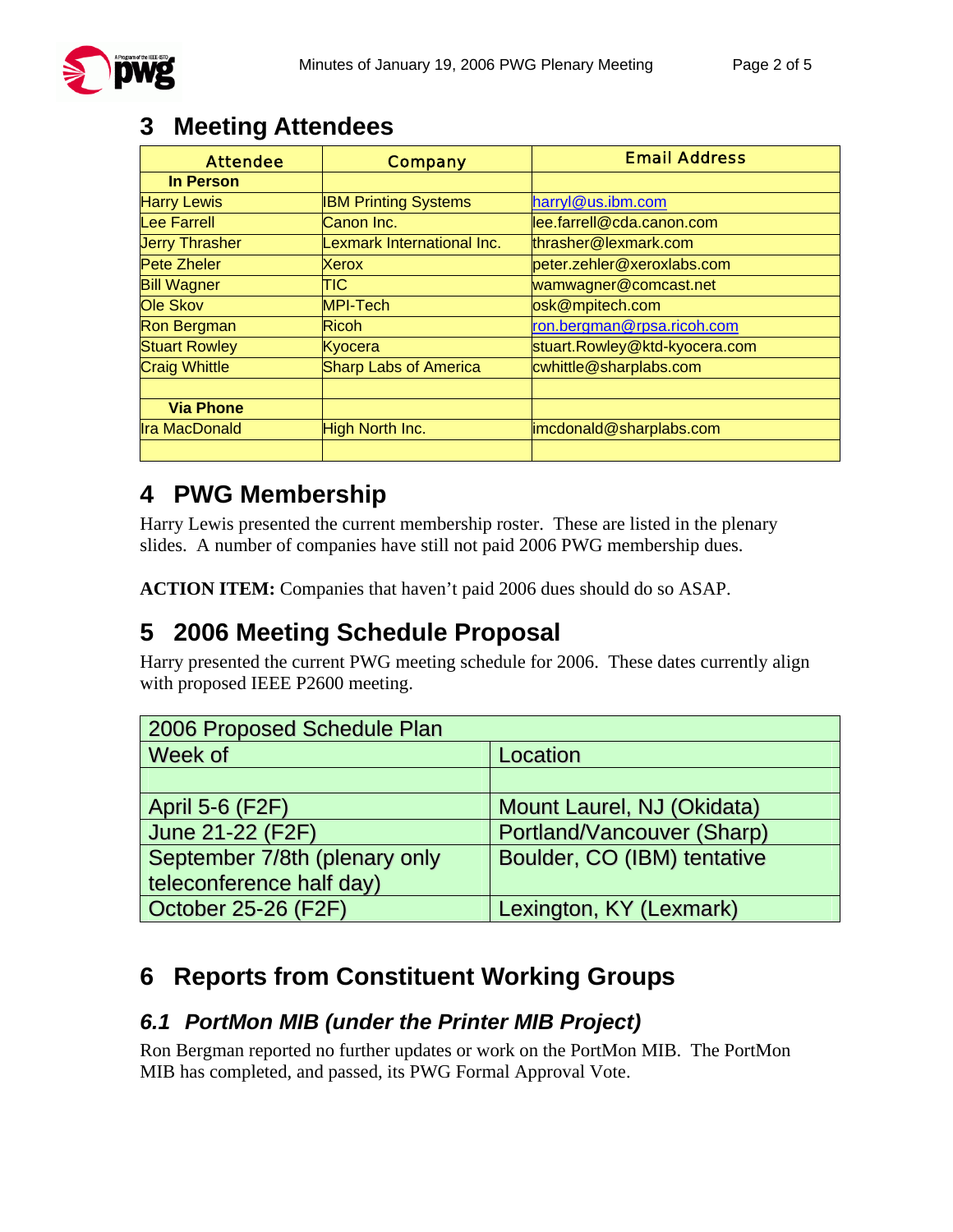#### *6.2 IPP*

Ron Bergman presented the current status of the IPP WG. The IPP group has had no working meetings since the last plenary, however there is a discussion slated during the January F2F meeting to discuss possible IPP extensions.

## *6.3 WIMS*

Bill Wagner presented the current status of the WIMS project. These slides are available at:

ftp://ftp.pwg.org/pub/pwg/general/presentations/WIMS\_Jan\_2006\_Plenary.pdf

The Counter MIB passed the PWG Formal Approval vote as an "INFORMATIONAL" document (not a Candidate Standard at this time). In the event that a prototype of the Counter MIB is eventually completed, the document will return to working draft status for correction/modification driven from the prototype, and potentially progress to Candidate Standard through the normal process. The XML schema for the Counter Specification is still a work in process.

The WIMS abstract protocol has just completed the PWG Last Call. The main WIMS WG is continuing to work on the WIMS protocol specification with the goal of advancing it and its associated schema files thru formal vote to PWG Candidate Standard.

## *6.4 Semantic Model/ DMTF CIM Mapping*

Bill Wagner presented a general overview of the DMTF CIM model update effort. The goal of the group is to align the DMTF CIM model for printer management with the Semantic Model and to improve how printing services and printers are modeled in the DMTF arena. The slides for this presentation are located at:

[ftp://ftp.pwg.org/pub/pwg/general/presentations/WIMS\\_Jan\\_2006\\_Plenary.pdf](ftp://ftp.pwg.org/pub/pwg/general/presentations/WIMS_Jan_2006_Plenary.pdf)

A joint conference call with the PWG WIMS/CIM group and the DMTF CIM Core working group is scheduled for Friday morning during the January F2F meeting to discuss the work effort and the plan of work schedule and deliverables. Details of the agenda of this call are included in the presentation slides. The presentation slides for the call located at:

<ftp://ftp.pwg.org/pub/pwg/general/presentations/wd-wimscimalign-3SlidesForCoreConcall-200601.pdf>

were reviewed during the PWG plenary in preparation for this upcoming conference call.

## *6.5 WIMS Abstract Protocol Last Call Review*

Bill Wagner presented the comments (only one) received regarding the WIMS Abstract Protocol working draft during the Last Call period. The details of the comments and the overview presentation given during the last call review are part of the WIMS Plenary presentation. There was concern expressed that the review period being during the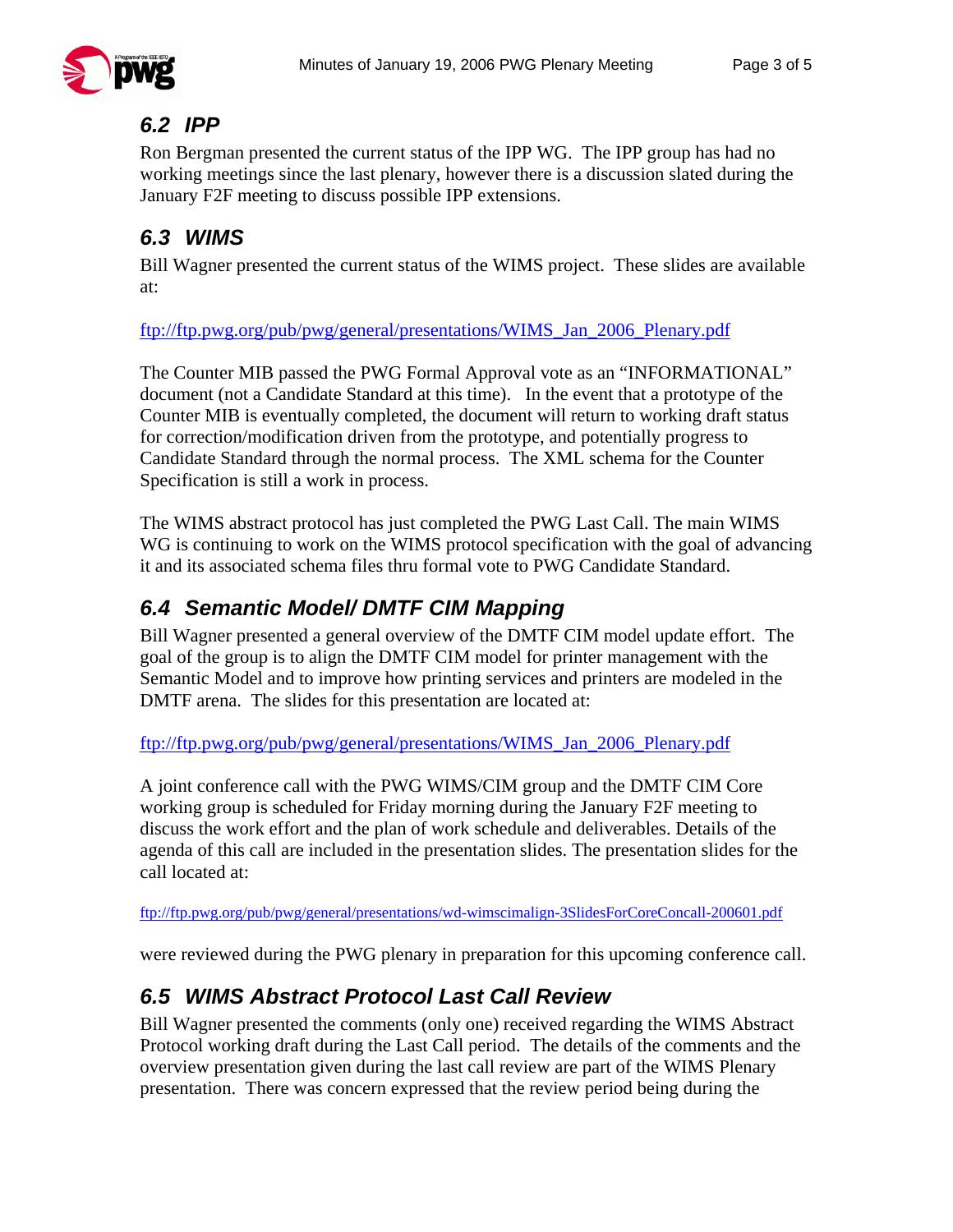

December holiday season may have affected the thoroughness of the review. Bill reiterated the need to continue review of the document and schemas and submit comments even though the Last Call period has closed as opposed to submitting them at during the Formal Approval vote.

### *6.6 Common Semantic Model – SM*

Pete gave a brief overview regarding the Common Semantic Model status and how the Counter Specification and associated schema should be integrated into the Semantic Model. The SM group is also going to look at WIMS schema integration and some general model/architecture issues with the extension to a multifunction device. Versioning of schemas and other Web Services files in general is also an issue that will to be addressed in upcoming work of the SM working group.

## **7 Financial Report**

Due to time constraints, the PWG financial report was not presented at the plenary meeting. The financial report will be discussed at the next regularly scheduled Steering Committee conference call.

## **8 BOFs, Futures, misc.**

### *8.1 Projector / Display Management BOF*

Harry Lewis briefly presented the status of the Projector and Display management BOF and its progression to a work item within the PWG. There is still work ongoing by R. Landau in trying to recruit members outside the PWG printing industry. The number of interested companies has reached near-critical mass to justify starting an official PWG working group effort. This effort will be on the PWG F2F agenda at the April PWG meeting.

### *8.2 WIMS – WSDM showcase*

Harry mentioned a possible opportunity of leveraging WIMS schemas and the Semantic Model in the WSDM management protocol environments. This will be discussed further in the WIMS working group meeting, however it was agreed that it would be an independent effort from the WIMS working group if it was decided to proceed.

### *8.3 Industry Sphere of Standards study*

Harry Lewis briefly discussed an industry overview/summary of standards but there is still not enough traction within the working group to look at this type of printing industry survey of standards. May be further discussed at the April F2F.

## *8.4 Linux, OSDL, FSG, relationship*

Agenda item not covered during the plenary meeting; may be discussed at future Steering Committee meetings.